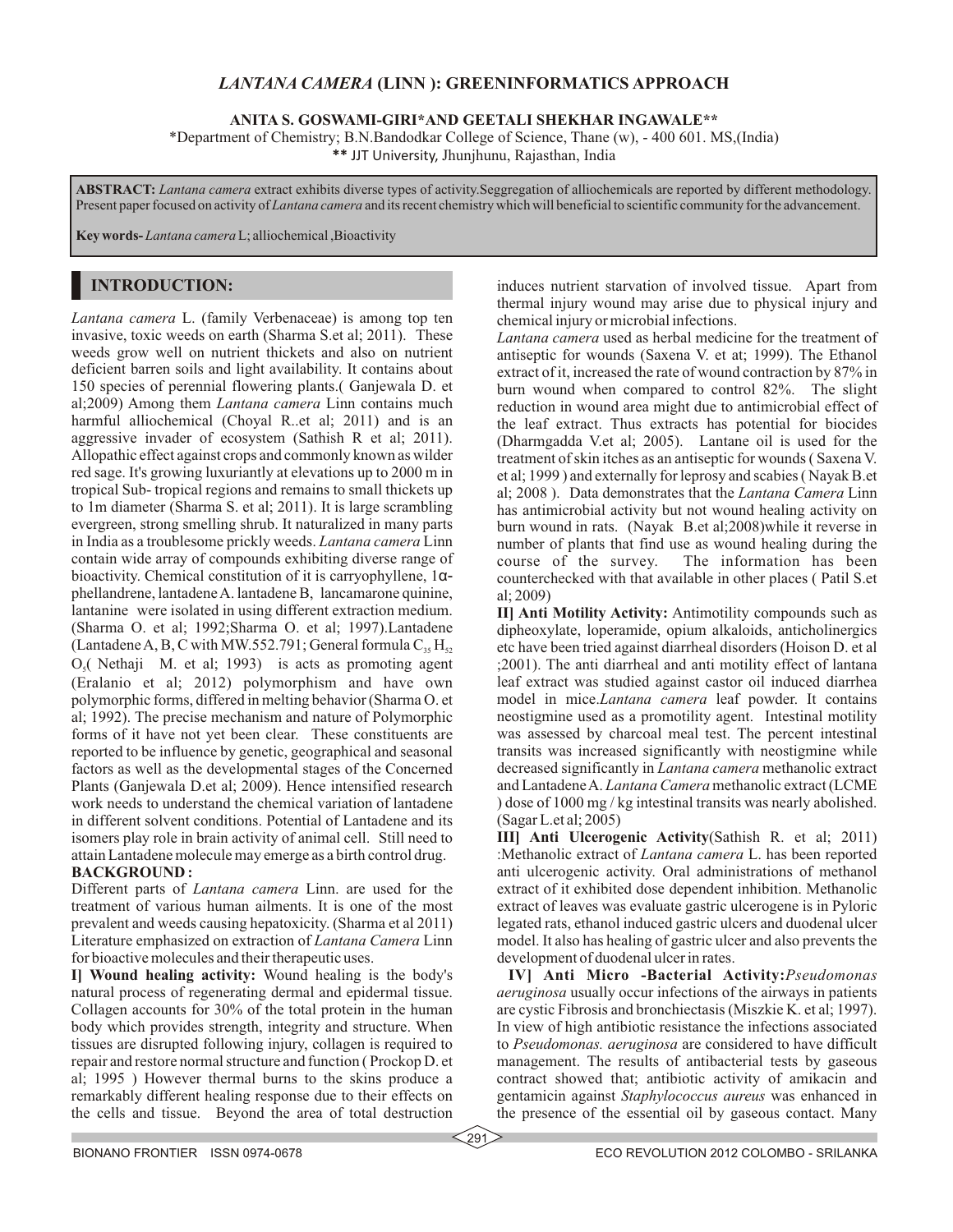plants have shown not only antibacterial properties but also the ability to interfere with the antibiotic resistance. (Pour et al 2011; Ogenda et al 2003; Sousa E.et al; 2010) The study can justify the popular use of L. camera to treat respiratory infection. (Sousa E.et al; 2012) *lantana camera'*s volatile constituents suppress the growth of pathogenic bacteria of respiratory tract. Therefore, the *lantana* essential oils were effective against all the bacterial strains when grown in nutrient agar. (Dharmagadda V. et al; 2005)

According to literature, gram positive bacteria are more sensitive to antibiotics than gram negative. They display inhibition of censibiotic penetration but it depends on seasonal influence and associated with the presence of chemical compounds. The inhibitory zone size of gram positive bacteria indicates less sensitive to the root extract of *Lantana camera* L. The maximum inhibitory zone was reported against *Escherichia coli* in methanol stem extract as compared to the other extract. Flavonoids , alkaloids saponin and tannins are reported antibacterial properties.( Kensa M.2011) Variety of chloroform extract of the leaf, stem and root has highest inhibition effect against *Eischerichia coli* (Viji M. et al ;2011.) possessing immunosuppressive and antitumor activities( Pattnaik S.et al; 2010). which helps in strengthening the immune system. The general photochemical groups of compounds in the aqueous extract were identified by preliminary photochemical screening. Catchin is reported in petroleum ether and methanol extracts. (Ganjewala D.et al; 2009)

**V] Allelopathic Activity:**Alleochemicals interferes with germination of many species. The inhibition of regeneration process in different plant of *Pogonatum aloides* was in the decreasing order of apical, basal and middle explants. Basal part show higher regeneration as compared to control and middle explants. (Choyal R. et al ;2011).

**VI] Anthelmentic Activity:** Helminthes infections are among the most common infections in man, affecting proportion of population all over the world. Helminthes still cause considerable problem for human beings and animals. Successive leaf extracts of *lantana camera* showed significant anthelminic activity on selected worms. Anthelmintic activity was assessed using healthy adult Indian earthworms *Pheratima Postuma* due to its anatomical and Physiological resemblance with the intestinal round worm parasites used in assessment of Anthelmintic activity. Ethanolic extract found to more active compared to other solvent extracts. Methanol extracts from the leaves, stems and roots of lantana camera were investigated for their anthelmintic activity against Pheritima Posthuma. (Patel J.et. al; 2011)

**VII] Anti Cancer Activity:***Lantana camera* L. triterpenoids naphthaquinones, flavonoids alkaloids and glycoside are known to exert diverse biological activities including anticancer properties. Investigation on the in vitro cytotoxic properties of crude extract of different parts of *Lantana camera* was studied against four cancerous cell lines and normal cell line. The leaf extract exhibited comparatively more cytotoxic activity against all the cell lines tested. (Raghu C.et al; 2009) Flavonoids and flavonolignans may offer a great scope for the drug development in future such as breast cancer. (Sharma D. et al; 2006)

**VIII] Anti Fungal Actvity:** Since fungicide are very expensive and causes serious environmental pollution; control strategies are today directed towards replacing the use of hazardous fungicides by environmentally friendly natural products. Antifungal activity of the extracted essential oil derived from the flowers towards the three pathogenic fungi was studied in vitro. It also has the potential of becoming powerful and safe alternative means of disease control instead of the harmful pesticides. (Eweis M.et al; 2011; Goswami-Giri et al; 2011) antifungal compounds present in the plants are active at different stages of germination growth. High Molecular weight proteins showed the novel antifungal properties which can be used in crop improvement program of sugarcane. (Hiremath L.et al; 2011)

**IX] Cytotoxicity:**Recently, for the production of secondary metabolites of L. Camera cells cultures was used which possessed cytotoxic activity. Researchers reported that the aqueous extracts ( 0.23% )of it ( 50 gm dry mass) also it had an apparent cytotoxic effect of He La Cells with LC  $_{50}$  value of 1500 µg / ml in 36 h. Cytotoxicity test on Vero cell line showed that leap extract concentration up to 500  $\mu$ g / ml inhibit the growth of cell cytotoxicity started to decline at elevated concentration. Pour B et al 2011; suggested that acute oral toxicity of the leaf extract should be very useful for clinical study.

Brine Shrimp Artemia Salina/sea monkey methanolic extract produced cytotoxicity is a marine invertebrate are used for determination of bioactivity of the L. camera extract. Brine shrimp lethality tests evaluates pharmacological activities of natural remedies and useful to detect antitumoral compound in terrestrial plant extract (Pour B. et al; 2011).In the history, clinical signs, diagnostic findings, necropsy findings and exposure to the toxic plant *Lantana camera* support the diagnosis of secondary photo-sensitilization and hepatotoxicity in a Red kangaroo (Harvey J.et al;1998).

**X] Nematicidal Activity:**Root knot nematode is one of the most harmful nematode pests in both tropical and subtropical crop production regions and cause extensive economic damage (Sikora R. et al; 2005). The nematicidal and nematostatic activities of L. camera against root nematodes have been is vitro and in soil. It was investigated that L. camera acquiresleaf extract did not act as strong nematicide on the juveniles were not killed but only paralyses and consider as nematostatic effect. (Ahmad F.et al; 2010)

**XI] Insecticidal Activity:** *Lantana camera* L. have shown to have toxic and repellent effect against certain insect pests of stored grains. Some synthetic insecticides penetrate into stored grains and may be toxic (Lalah J. et al; 1996). In comparison, percent insect damage during 150 days of storage of untreated grains and treated exhibited that the untreated grains suffered significant percent damage on stored maize grains. Pesticides in make storage significantly reduce grain damage with no adverse effects on send germination (Ogendo J. et al; 2003). Similar observation also noted by Ogendo J. O. et al; 2003 for Maize. The insect mortality and repellency study suggested that good potential of local plant species and can be effectively used as grain proficient in the traditional resource- poor farming. Experimental study showed that, spraying  $10\%$ *lantana camera* leaf water extract once a week in the field did not control *Oulema pectoralis* pest infestation but enhanced the number of leaf, flower, stalk, bud and bloom in Mokara charak pink orchid. Orchid plant growth was not affected by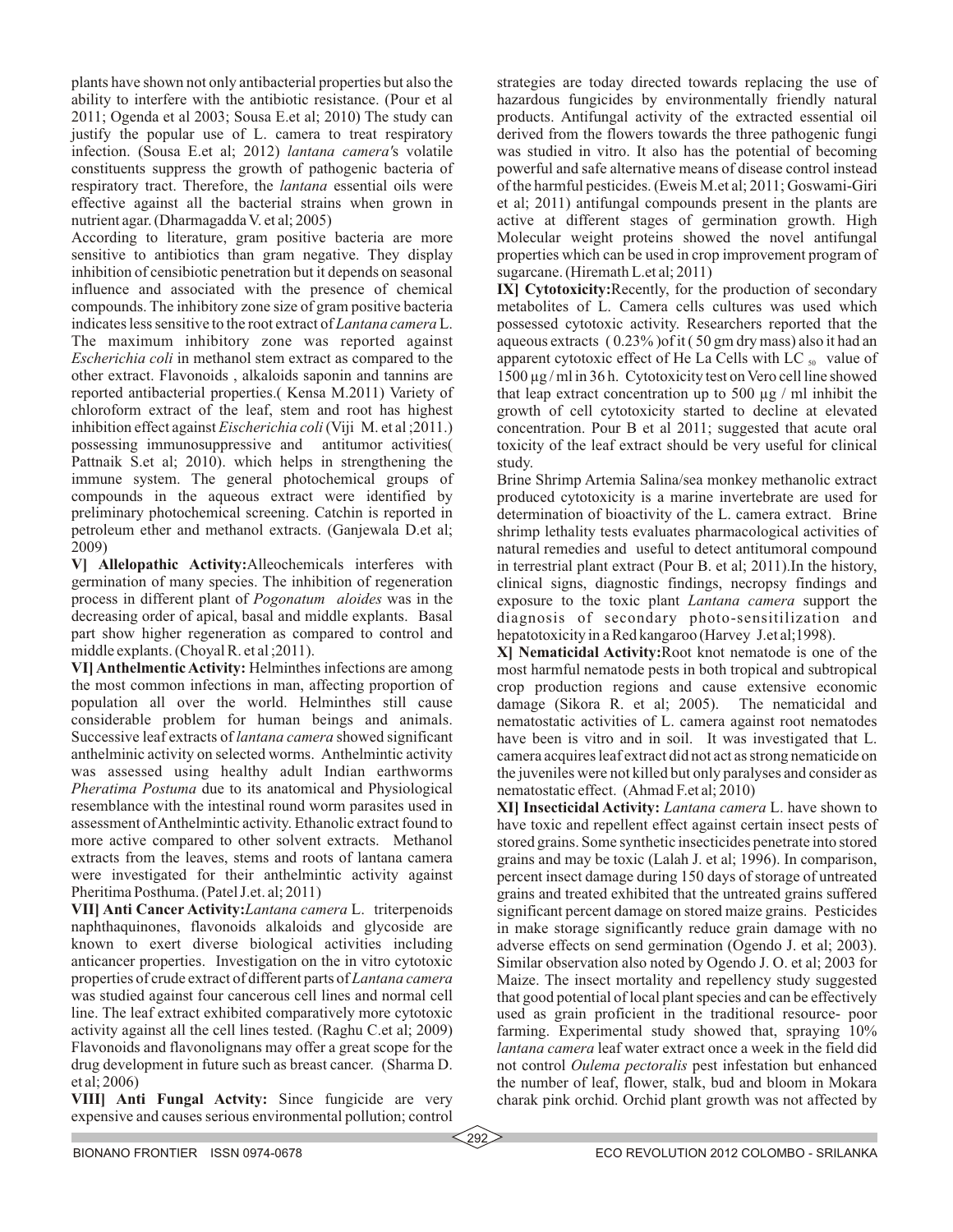the frequency of extract spraying even though vegetative leaf number or production was enhanced ( Binti N.et al; 2010)

**Xii] Analgesic, Anti- Inflammatory and Anti Hemorrhoidial Activity:**First time demonstration of the analgesics, anti- inflammatory and anti- hemorrhoid activity of *Lantana camera* exhibited the anti- inflammatory activity on rats, indicating that the acquires extract of *lantana camera* 300 mg / kg exhibited mild decrease in paw volume but when treated with 500 mg **/** kg showed significant decrease. Antihemorrhoid activity showed significant reduction in signs and symptom of acute hemorrhoidal attack at last week. No significant adverse effects were reported (Gidwani B.et al; 2009). Oleanolic acid and urosolic acid possess inhibitory effects on inflammation and on various stages of tumor development.Thrombin inhibitory activity was found to be associated with the euphone lactone triterpere which inhibit the blood- clotting.

**XIII] Antipyratic Actvity:**The antipyretic activity of *Lantana camera* could be at least in part due to enzyme inhibition and free radical scavenging activities which may be attributed the presence of flavonoids and other polyphenols in the extract ( Bharagava S.et al ;2008 ). This study was provided a scientific support for the use of *Lantana camera* for the treatment of pyrexia. (Jain S. et al; 2010)

**XIV] Larvicidal Activity:** (Due K.el al; 2010):Mosquito borne diseases are one of the world's most health hazardous problems. Therefore, need to prevent mosquito borne disease by killing mosquito at larval stage. Synthetic insecticide resistance, pollution, toxic side effects on human beings (Zang L.et al; 2005) Extracts and oils were showed mosquito larvicidal activity (Sathish M.et al; 2000) and adulticidal activity against different mosquitoes. Adulticidal activity of the oil was highest against *Anophillus Fluviatilis* followed by *An. Culicifacies*. Due to low volatile nature of oil impregnated paper revealed that it possessed more adulticidal activity for longer period some of the major components of essential of L. camera identified insecticidal properties.

**Bio Chemical Composition:**The Phytochemical studies on the stem from the red, pink and yellow flowering taxa of *lantana camera* reported 13 compounds from the leaves of yellow flowering taxa of this plant. They were isolated from the ethyl acatate and identified by Spectroscopic method and GC analysis (Sharma O. et al ;2000).Eight triterpenoids, betulonic acid, Betulinic acid, O leanolic acid, Lantadene A, Lantadene B, Icterogenin, lantanilic acid, ursolic acid, three flavonoids, hispidulin, Pectolinarigenin, Pectolinarin as well as β- sistosteryl 3 0- β D glucoside and a mixture of campestral, Stigmasteool and β Sitesterol were isolated from the leave of the yellow flowering taxa of *lantana camera* (Juang F.et al; 2005 ). Extraction followed by gel chromatography, elutant procured 3 fractions using Chloroform- Methanol solvent. Fraction I affords phytosterols, 3-β-hydroxystigmaol-5-en-7 one oleanolic acid, betulonic acid, betulinic acid and oleanolic acid. Fraction II yields lantadene A, lantadene B, 22-Bangeloyloxylantanolic acid and lantanilic acid and Fraction III contains pomolic acid and β- sitosterd- 3-0- β-D glucoside (Huan K et.al; 2004)

Nogueiras C et al; 2010 identified more than 30 Novel compounds with therapeutic medicinal properties. Some are

highly toxic showed least morbidity (Sharma et al 2011) Extraction of *lantana camera* in various polar and non polar solvents resulted in high amount of extractives in hot water than those obtained in organic solvent. There are more extractives in aerial parts than those found in root extract (Chandra A. et al; 2010).Bioactive substances activity concentration is depends on season (Barreto F.et al; 2010 ).During investigation, determined Chemical Components from *Lantana Camera* Leaves by GC- MS method,18 compound were identified . For performing qualitative phytochemical analysis the fruit of *Lantana camera* Linn were studied and analysized by TLC and HPTLC which shows a set of diagnostic characters .

## **CONCLUSION-**

Literature review is intensely fruitful for the aspire researchers to present investigation. It may furnishes guidelines for collecting data, selecting proper methodology, appropriate statistical analysis, selecting parameters and new working methodology and direction to molecular recognition.

## **REFERENCES :**

Ahmad,F, , Mansoor, R. Siddiqui A.(2010), Nematicidal activity of leaf extract from *LCamera* L. against Kofoid and white chit wood and its use to manage root infection of *S. melongena*L, An *Inte Jl* , 53, 543.

Barreto,F, Sousa E, Campos A., Costa J. and Rodrigue F., (2010),Antibacterial activity of *LCamera* Linn and Lantana montevidensis Brig Extract From cariri-ceara, Brazil *J of young pharmacist,* 2(1) ,42-44.

Bhargava S.,Paridhi S., SarafS., Pandey R.Sukla S.and Garg R.(2008), Evaluation of antipyretic activity of Sudarshan Churna an ayurvedic formulation. *J. Res. Edu. Indian Med*.

Binti N., Ramli, A., Moosa S.(2010), Control of *O. pectoralis* beetle in Mokara Charak Kuan pink orchid through spraying of *L Camera* weed 10% leaf extract in the field, Aspace *J. Mol. Biotech,*18(1) ,209.

Choyal R. and Sharma S. (2011), Evaluation of Allelopathic effects of *Lantana Camra* (Linn)on regeneration of Pogonatum aloides in culture media, *Asian J of plant science and Research*,1(3):41-45

Chandra A, Harsh S, Tripathi S.(2010), Efficacy evaluation of Lantana Camera for Bamboo protection, Indian Forester,  $B$ amboo protection, *Indian Forester*, *September.* 

Dharmagadda V. Tandontb M.& Vasudevan P. (2005,)Biocidal activity of the essential oils of Lantana Camera, Ocimum sanctum and Targets Patula, *Journal of Scientific and Industrial research,* (64)), 53-56

Due V., Pandey A Dash,A (2010),Adulticidal activity of essential oil of lantadene C. leaves against mosquitoes, *Indian J. Med Res* (131), 434-439

Eweis M., Gad,A. (2011), control of Beta Vulgaris Pathogens, using *Lantana Camera* Linn essential oil in vitro. *International Journal of Botany.* ISSN . 1811-9700 ,289-294

Fertina P., Kricka, L., Surrey S.and Grodzinski P.(2005) biotechnology the promise and reality of new approaches to Molecular recognition, 23( 1) ,168-173.

Ganjewala D.,Silviya S., Khan K.(2009),Biochemical composition and antibacterial activities of *Lantana Camera* plants with yellow,lavender,red and white flowers,*Eur Asia Journal Bioscience*,(3),69-77